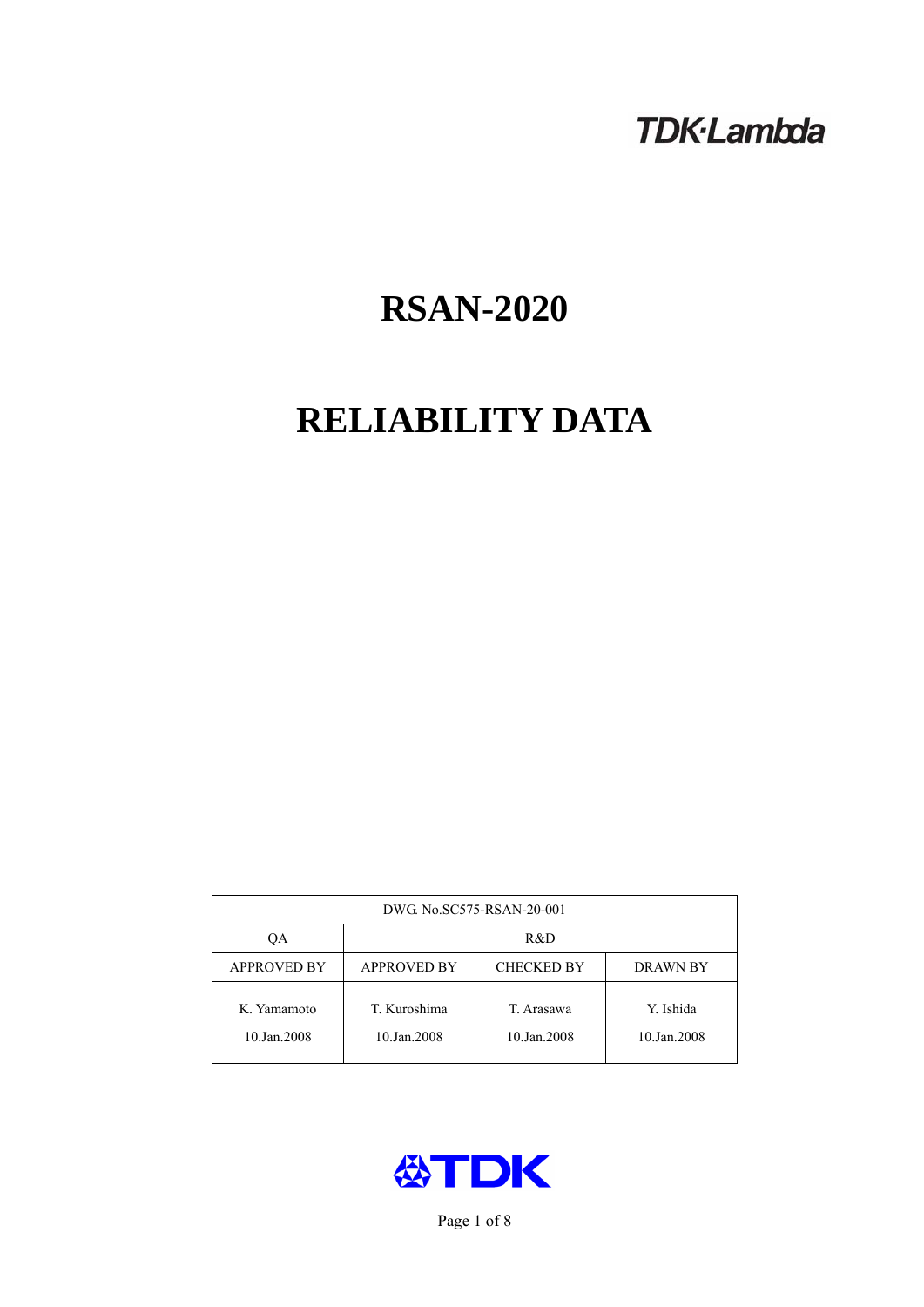**RSAN-2020** 

# **I N D E X**

|                                     | Page   |
|-------------------------------------|--------|
| 1. Calculated Values of MTBF        | Page-3 |
| 2. Vibration Test                   | Page-4 |
| 3. Heat Cycle Test                  | Page-5 |
| 4. Humidity Test                    | Page-6 |
| 5. High Temperature Resistance Test | Page-7 |
| 6. Low Temperature Storage Test     | Page-8 |

The following data are typical values. As all units have nearly the same characteristics, the data to be considered as ability values.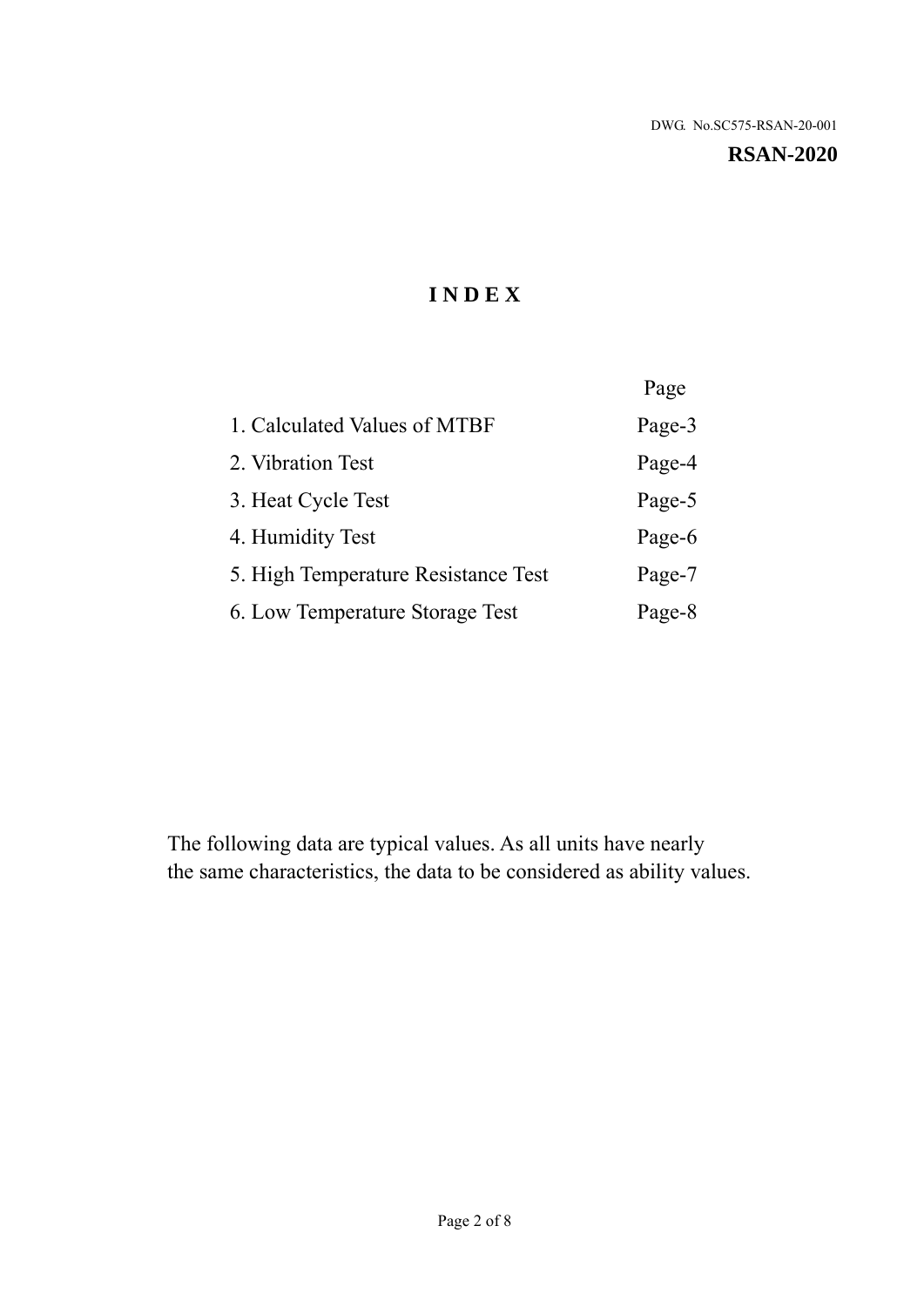#### **RSAN-2020**

1. Calculated values of MTBF

MODEL : RSAN-2020

(1) Calculating Method

 Calculated based on parts stress reliability projection of MIL-HDBK-217F NOTICE2.

Individual failure rates  $\lambda$  G is given to each part and MTBF is calculated by the count of each part.

$$
MTBF = \frac{1}{\lambda_{\text{equip}}} = \frac{1}{\sum_{i=1}^{n} N_i (\lambda_G \pi_Q)_i} \times 10^6 \text{ (hours)}
$$

| $\lambda$ equip | : Total equipment failure rate (Failure $/ 10^6$ Hours)                   |
|-----------------|---------------------------------------------------------------------------|
| $\lambda$ G     | : Generic failure rate for the $\hbar$ generic part                       |
|                 | (Failure/ $10^6$ Hours)                                                   |
| Ni              | : Quantity of <i>i</i> th generic part                                    |
| N               | : Number of different generic part categories                             |
| $\pi$ Q         | : Generic quality factor for the <i>i</i> th generic part ( $\pi Q = 1$ ) |

- (2) MTBF Values
	- GF : Ground, Fixed

 $MTBF = 6,914,673$  (Hours)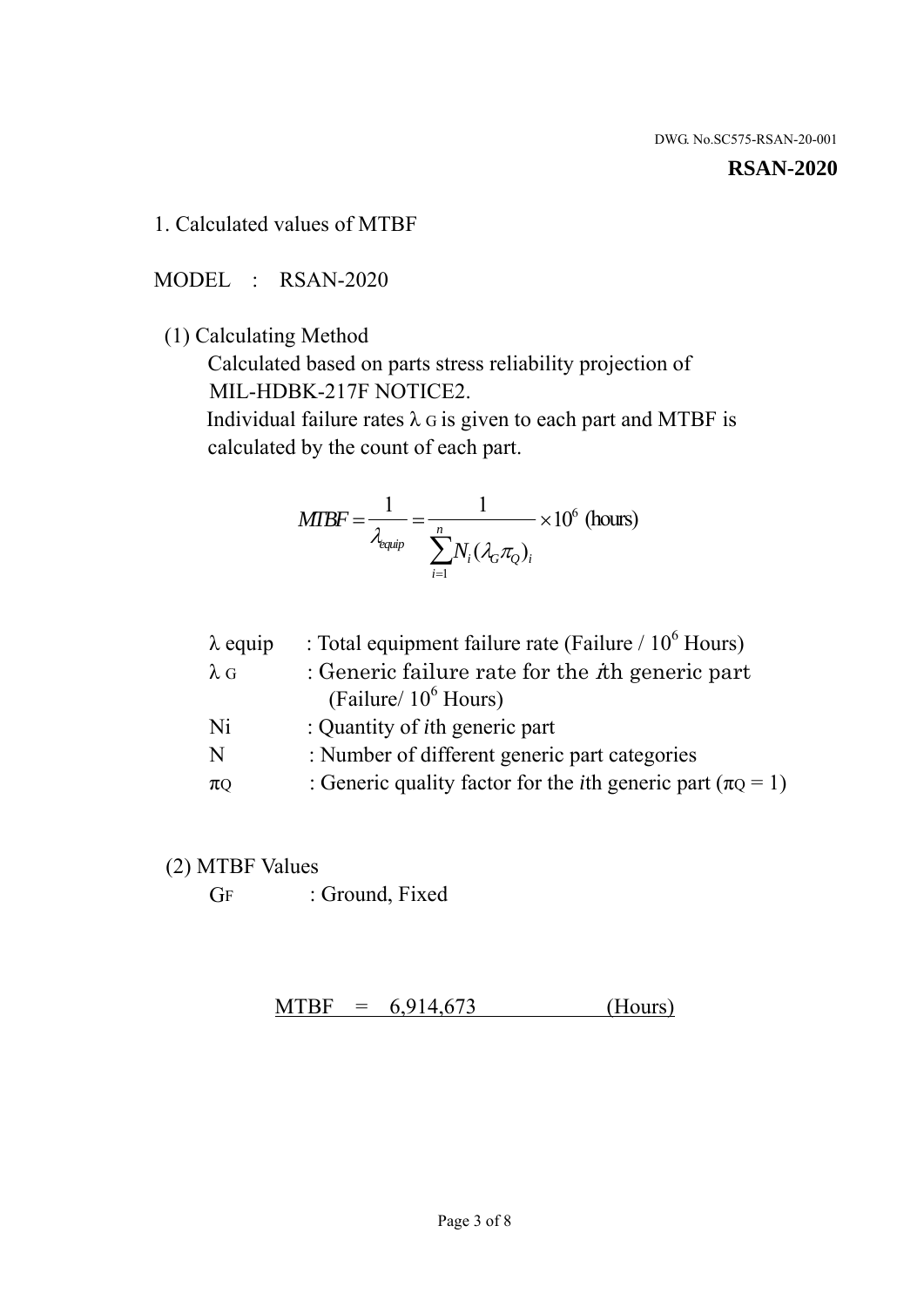#### **RSAN-2020**

2. Vibration Test

## MODEL : RSAN-2020 (Representation Product : RSEN-2030)

- (1) Vibration Test Class Frequency Variable Endurance Test
- (2) Equipment Used Controller VS-1000-6, Vibrator 905-FN ( IMV CORP.)
- (3) The Number of D.U.T. (Device Under Test) 5 units
- (4) Test Condition
	- · Frequency : 10~55Hz
	- · Amplitude : 1.5mm, Sweep for 1 min.
	- · Dimension and times : X, Y and Z directions for 2 hours each.

## (5) Test Method

Fix the D.U.T. on the fitting-stage

# (6) Test Results

PASS

#### Typical Sample Data

| . .                           |                                                         |           |                     |                     |
|-------------------------------|---------------------------------------------------------|-----------|---------------------|---------------------|
| Check item                    | Spec.                                                   |           | <b>Before Test</b>  | After Test          |
|                               | Differential Mode: 25dBmin.                             | $0.4$ MHz | 39.72               | 40.02               |
|                               |                                                         | 30 MHz    | 58.84               | 55.92               |
| Attenuation (dB)              | Common Mode: 25dBmin.                                   | 2 MHz     | 36.32               | 36.44               |
|                               |                                                         | 30 MHz    | 38.26               | 38.08               |
| Leakage Current (mA)          | Line1<br>$1mA$ max. $(250V, 60Hz)$<br>Line <sub>2</sub> |           | 0.42                | 0.41                |
|                               |                                                         |           | 0.43                | 0.42                |
| DC Resistance $(m\Omega)$     | $6m \Omega$ max.                                        |           | 3.84                | 3.72                |
| <b>Test Voltage</b>           | $L-L: 1768Vdc$ 60s.                                     |           | OK                  | OK.                 |
|                               | $L-E$ : 2500Vac 60s.                                    |           |                     |                     |
| Isolation Resistance ( $MQ$ ) | $100M \Omega$ min. (500Vdc 60s)                         |           | $4.1 \times 10^{6}$ | $4.3 \times 10^{6}$ |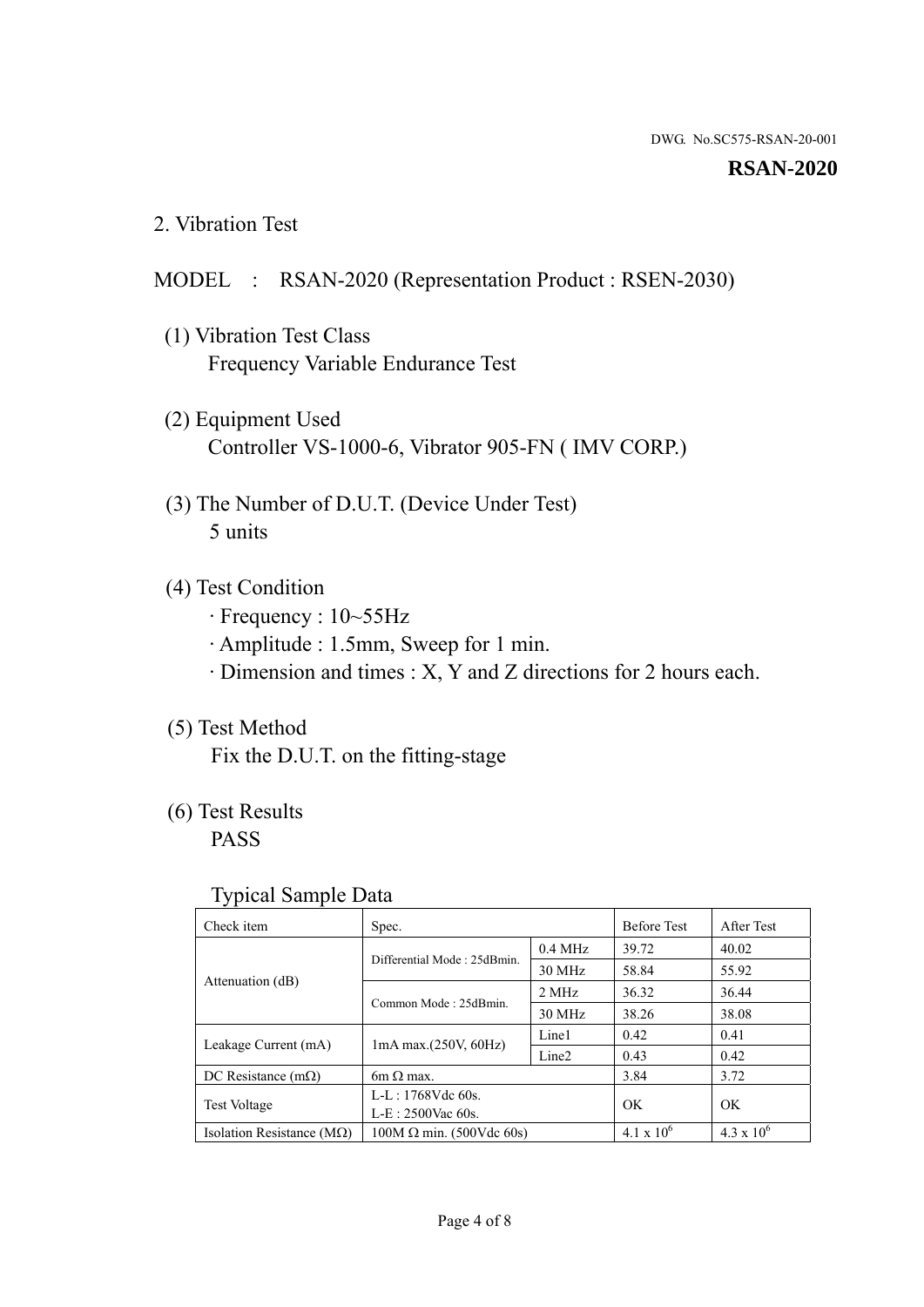1 cycle

30min.

3min.

30min.

3. Heat Cycle Test

### MODEL : RSAN-2020 (Representation Product : RSEN-2030)

- (1) Equipment Used TEMPERATURE CHAMBER TSA-71H-W (ESPEC CORP.)
- (2) The Number of D.U.T. (Device Under Test) 5 units
- (3) Test Conditions
	- · Ambient Temperature : -25~+85°C · Test Cycles : 100cycles
- (4) Test Method

 Before the test check if there is no abnormal characteristics and put the D.U.T. in the testing chamber. Then test it in the above cycles, After the test is completed leave it for 1 hour at room temperature and check it if there is no abnormal each characteristics.

 $+85$ °C

 $-25$ °C

(5) Test Results

PASS

| <b>Typical Sample Data</b> |  |  |
|----------------------------|--|--|
|----------------------------|--|--|

| Check item                         | Spec.                           |                   | <b>Before Test</b> | After Test        |
|------------------------------------|---------------------------------|-------------------|--------------------|-------------------|
|                                    |                                 | $0.4$ MHz         | 40.06              | 40.06             |
|                                    | Differential Mode: 25dBmin.     | 30 MHz            | 55.64              | 57.12             |
| Attenuation (dB)                   | Common Mode: 25dBmin.           | 2 MHz             | 35.40              | 36.74             |
|                                    |                                 | 30 MHz            | 37.70              | 37.36             |
| Leakage Current (mA)               | $1mA$ max. $(250V, 60Hz)$       | Line1             | 0.41               | 0.49              |
|                                    |                                 | Line <sub>2</sub> | 0.42               | 0.48              |
| DC Resistance $(m\Omega)$          | $6m \Omega$ max.                |                   | 3.48               | 3.22              |
| <b>Test Voltage</b>                | $L-L: 1768Vdc$ 60s.             |                   |                    |                   |
|                                    | $L-E: 2500$ Vac 60s.            |                   | OK                 | OK                |
| Isolation Resistance ( $M\Omega$ ) | $100M \Omega$ min. (500Vdc 60s) |                   | $9.5 \times 10^5$  | $9.4 \times 10^5$ |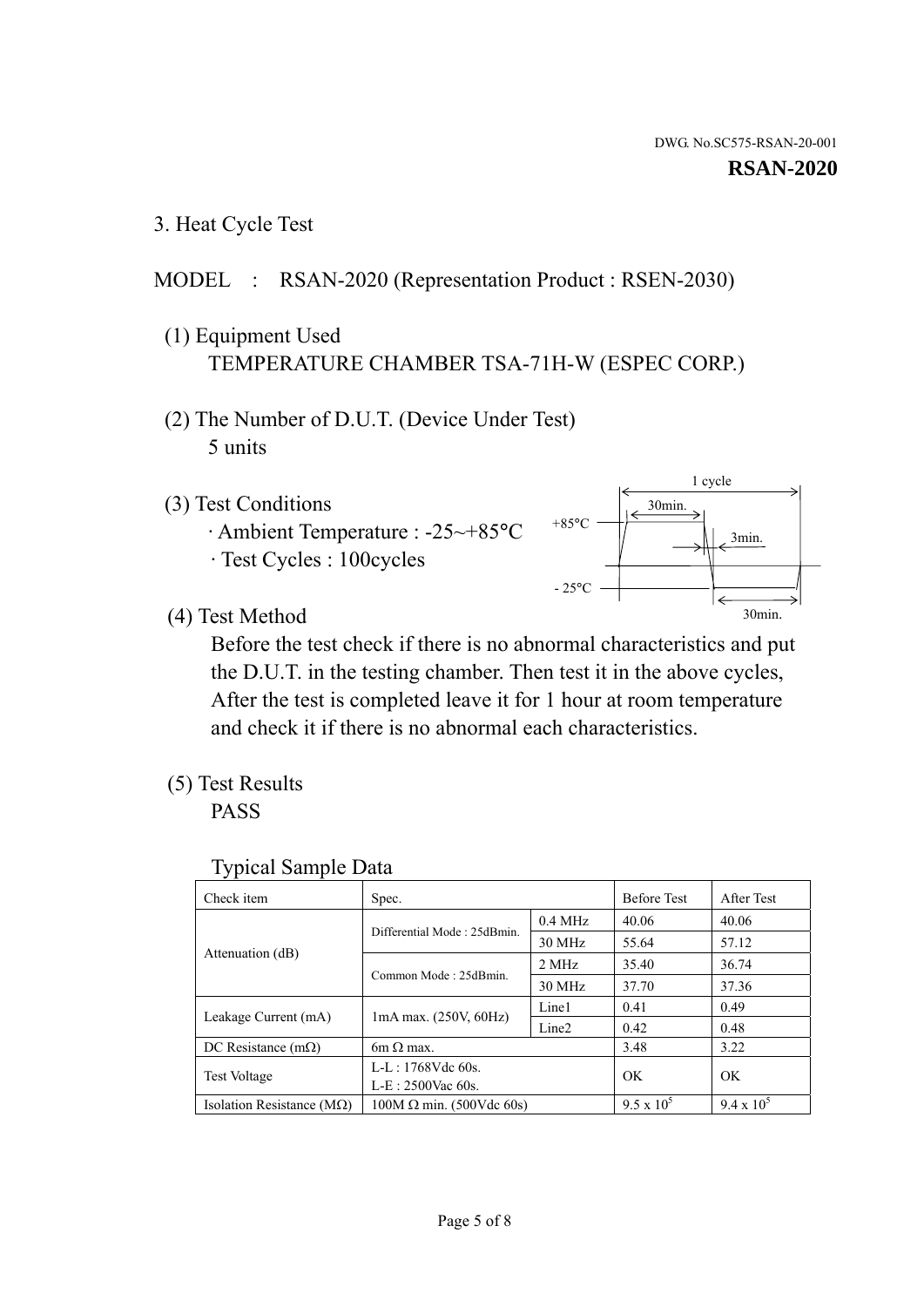4. Humidity Test

## MODEL : RSAN-2020 (Representation Product : RSEN-2030)

- (1) Equipment Used TEMP. & HUMID. CHAMBER PR-4KT (ESPEC CORP.)
- (2) The Number of D.U.T. (Device Under Test) 5 units

### (3) Test Conditions

- · Ambient Temperature : +40°C
- · Test Time : 500 hours
- · Ambient Humidity : 90~95% RH No Dewdrop

## (4) Test Method

 Before the test check if there is no abnormal characteristics and put the D.U.T. in the testing chamber. Then test it in the above conditions. After the test is completed leave it for 1 hour at room temperature and check it if there is no abnormal each characteristics.

### (5) Test Results

PASS

| ┙┸                                 |                                 |                   |                     |                     |
|------------------------------------|---------------------------------|-------------------|---------------------|---------------------|
| Check item                         | Spec.                           |                   | <b>Before Test</b>  | After Test          |
| Attenuation (dB)                   | Differential Mode: 25dBmin.     | $0.4$ MHz         | 40.92               | 39.42               |
|                                    |                                 | 30 MHz            | 57.38               | 55.62               |
|                                    | Common Mode: 25dBmin.           | 2 MHz             | 36.16               | 36.22               |
|                                    |                                 | 30 MHz            | 37.34               | 37.92               |
| Leakage Current (mA)               | $1mA$ max. $(250V, 60Hz)$       | Line1             | 0.42                | 0.41                |
|                                    |                                 | Line <sub>2</sub> | 0.42                | 0.43                |
| DC Resistance $(m\Omega)$          | $6m \Omega$ max.                |                   | 3.62                | 3.58                |
| <b>Test Voltage</b>                | $L-L: 1768Vdc$ 60s.             |                   | OK                  | OK                  |
|                                    | $L-E: 2500$ Vac 60s.            |                   |                     |                     |
| Isolation Resistance ( $M\Omega$ ) | $100M \Omega$ min. (500Vdc 60s) |                   | $3.6 \times 10^{6}$ | $4.5 \times 10^{6}$ |

#### Typical Sample Data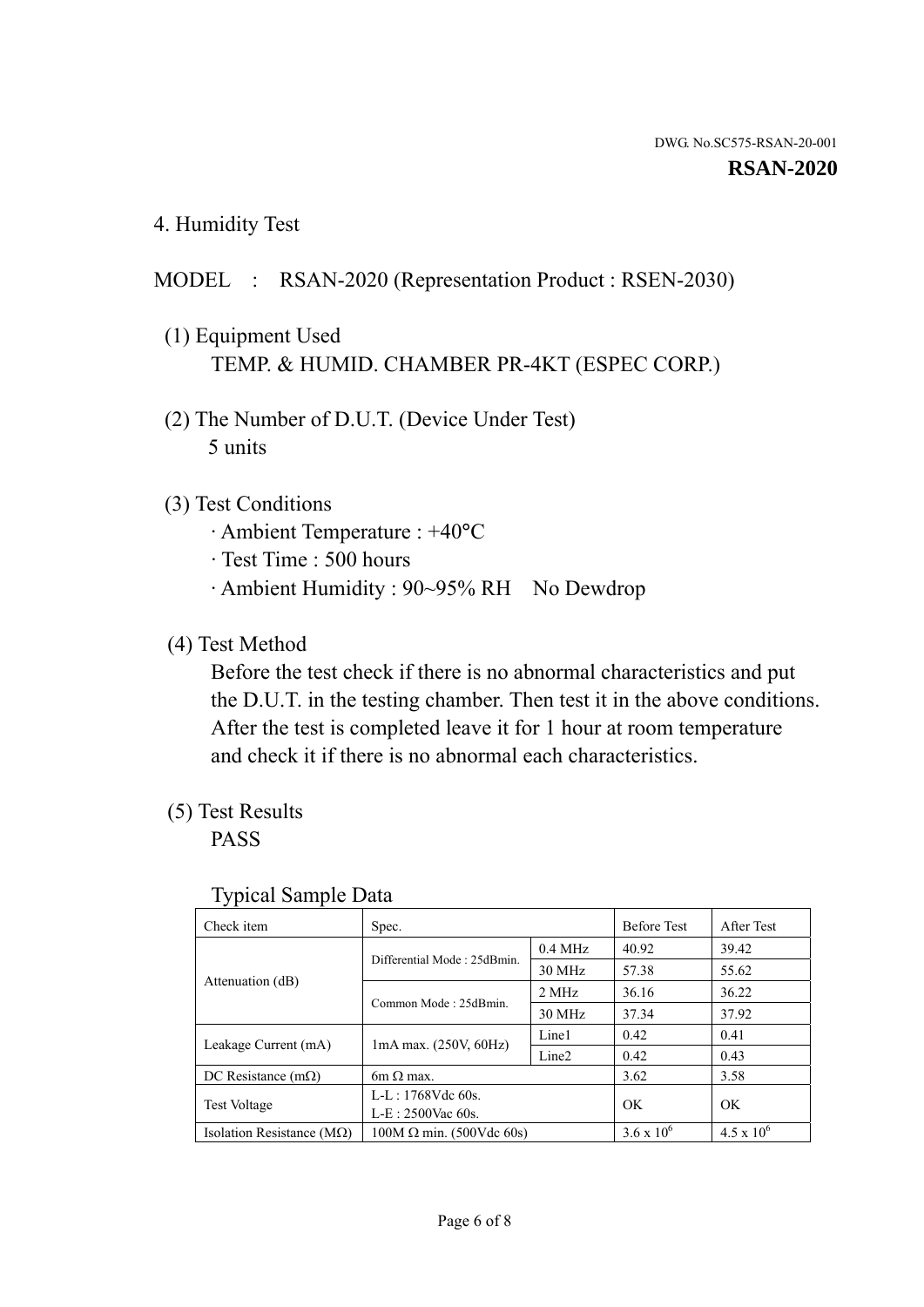5. High Temperature Resistance Test

#### MODEL : RSAN-2020 (Representation Product : RSEN-2060)

- (1) Equipment Used TEMPERATURE CHAMBER PHH-300 ( ESPEC CORP.)
- (2) The Number of D.U.T. (Device Under Test) 5 units
- (3) Test Conditions
	- · Ambient Temperature : +55°C
	- · Test Time : 500 hours
	- · Operating : DC 60A
- (4) Test Method

 Before the test check if there is no abnormal characteristics and put the D.U.T. in the testing chamber. Then test it in the above conditions. After the test is completed leave it for 1 hour at room temperature and check it if there is no abnormal each characteristics.

(5) Test Results

PASS

| ╯┸                                 |                                 |                   |                     |                     |
|------------------------------------|---------------------------------|-------------------|---------------------|---------------------|
| Check item                         | Spec.                           |                   | <b>Before Test</b>  | After Test          |
|                                    | Differential Mode: 25dBmin.     | $0.2$ MHz         | 57.86               | 58.52               |
|                                    |                                 | 30 MHz            | 52.04               | 51.94               |
| Attenuation (dB)                   | Common Mode: 25dBmin.           | 2 MHz             | 35.90               | 36.04               |
|                                    |                                 | 30 MHz            | 26.60               | 27.62               |
| Leakage Current (mA)               | $1mA$ max. $(250V, 60Hz)$       | Line1             | 0.45                | 0.46                |
|                                    |                                 | Line <sub>2</sub> | 0.46                | 0.46                |
| DC Resistance $(m\Omega)$          | $3m \Omega$ max.                |                   | 2.22                | 2.24                |
| <b>Test Voltage</b>                | $L-L: 1768Vdc$ 60s.             |                   | OK                  | OK                  |
|                                    | $L-E: 2500$ Vac 60s.            |                   |                     |                     |
| Isolation Resistance ( $M\Omega$ ) | $100M \Omega$ min. (500Vdc 60s) |                   | $4.1 \times 10^{6}$ | $4.6 \times 10^{6}$ |

#### Typical Sample Data